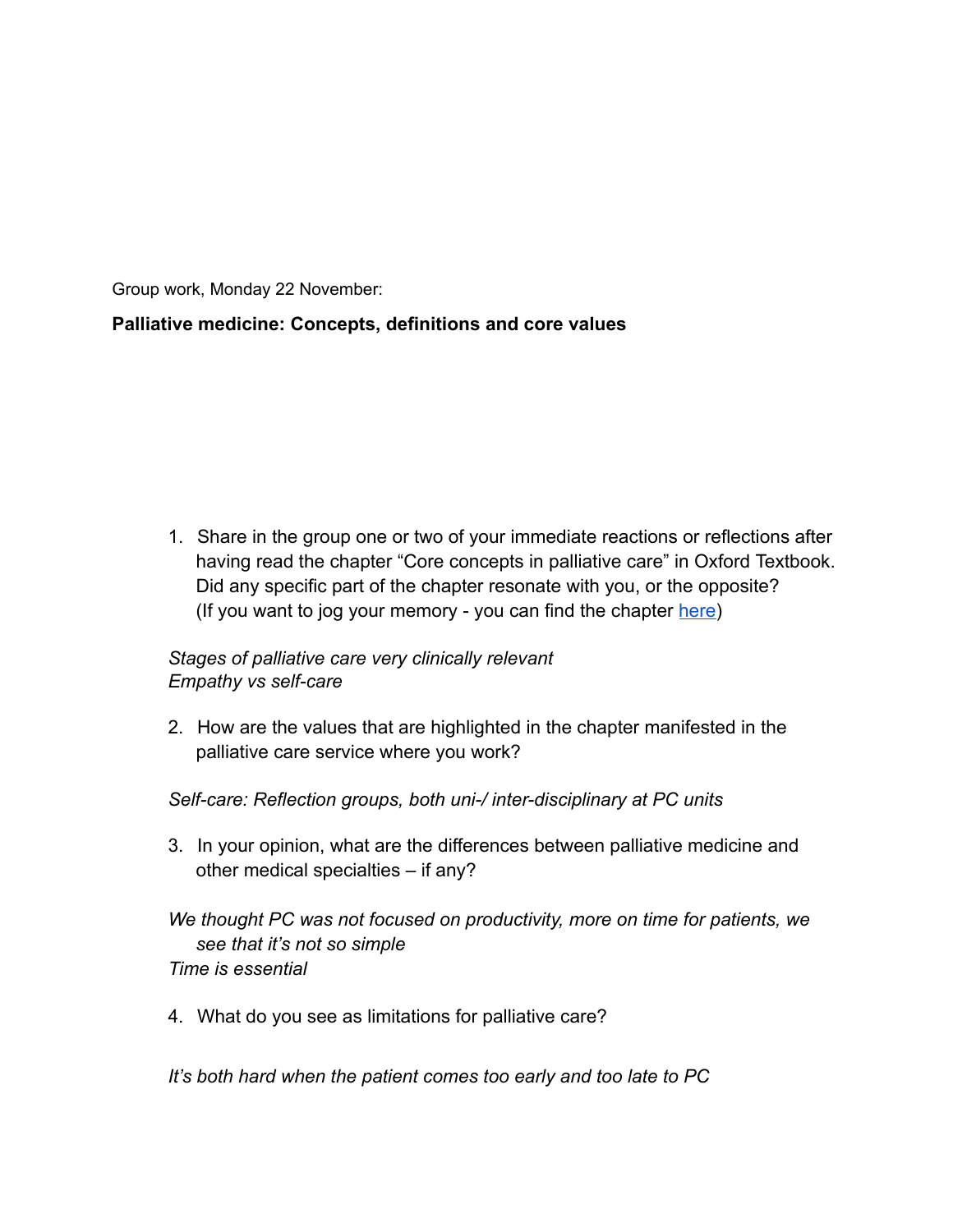*Local challenges of hospital or unit capacity, and home care palliative competency*

- 5. Why did you choose to work in palliative care? This is mostly a question for self-reflection, but you may share your thoughts in the group if you want to.
- 6. What do you hope to get from the Nordic course?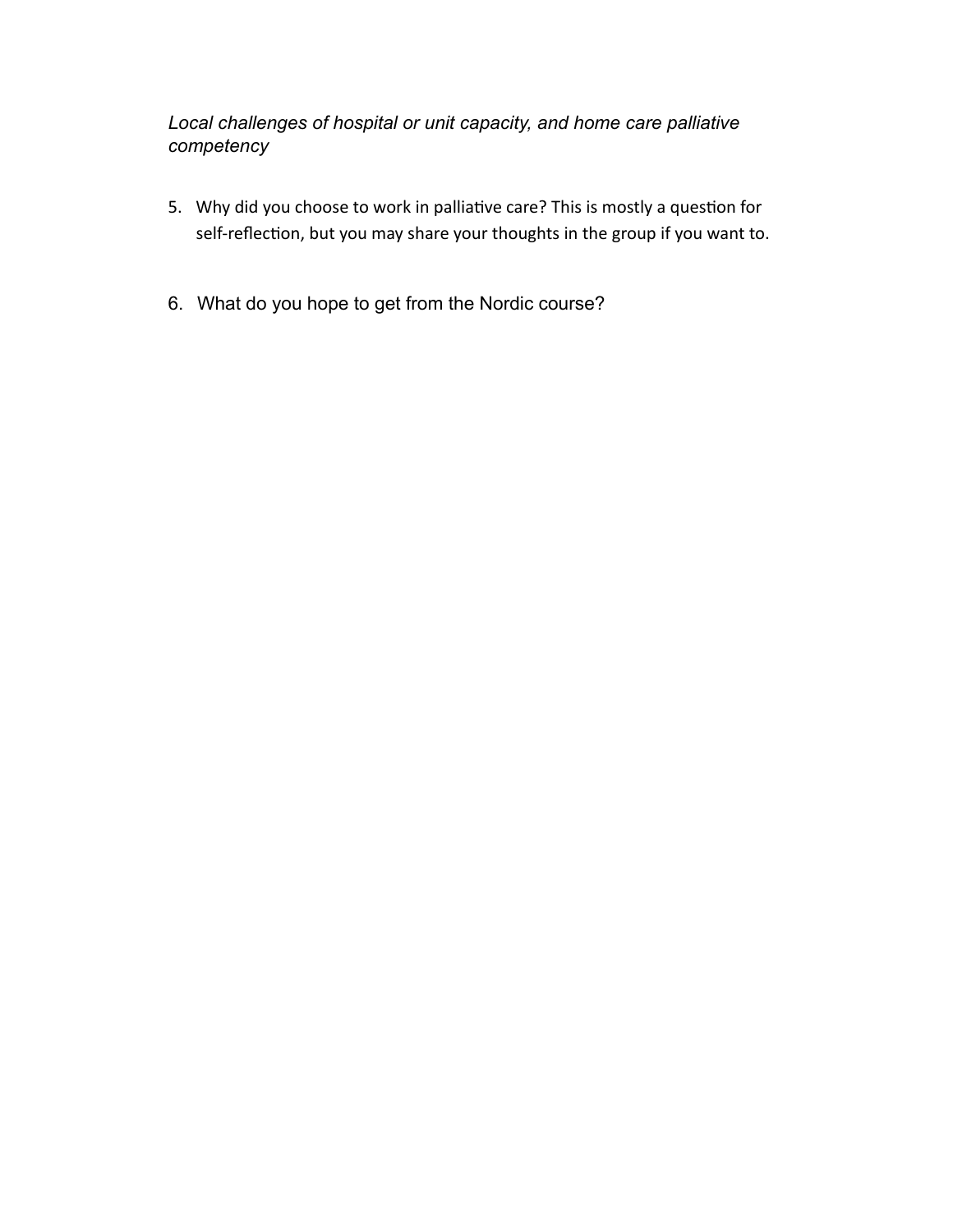#### **Monday afternoon, 22 November**

Please discuss these scenarios, define one or more relevant research questions, and suggest one or more approaches for a course project to answer the question(s).

1 . Two years ago, ESAS was implemented in three advanced home care units in a Swedish county. At present, only one of the units is still using the tool. The responsible physician is eager to know why implementation was successful in one unit and not the others, and how she should go about to have the tool implemented in the other two locations.

## *Audit - map when it is used and not, and what else is used* Interview / open-ended questions of why/when it is or not used?

2. One of your colleagues works in a palliative care team in a hospital in a rural area. One day he experiences a difficult situation treating a terminally ill patient with an ICD (implantable cardioverter-defibrillator). No plans had been made for deactivation of the ICD. Your colleague wants his hospital to be better prepared for the next dying patient having an ICD. He thinks this will be a nice project for the Nordic course. How should he go about it?

## *Write a local quideline/procedure (for decision-making or for technicalities or both)* Why was it difficult? Case report, or interview colleagues, leaders, patients, stakeholders?

3. An oncologist with a special interest in palliative care has been admitted to the Nordic course. She has the clear impression that while physical and psychological symptoms are reasonably well addressed in her department, the patients do not receive adequate spiritual care. Suggest a course project to address this assumption.

# *Investigate adequacy of spiritual care by questionnaire (audit) Literature review on how to assess spiritual care*

4. Your special interest is cancer pain management. Working as a palliative care consultant in a university hospital, you have the clear impression that less epidural catheters have been inserted during the last two years, compared to the years before. Is this a coincidence, or has there been a change in policy? How can you find out?

### Audit (retrospective chart review)

5. As a consultant in a hospital-based palliative care team you attend the EAPC congress and read a poster presenting somatostatin (octreotide) as a treatment for refractory